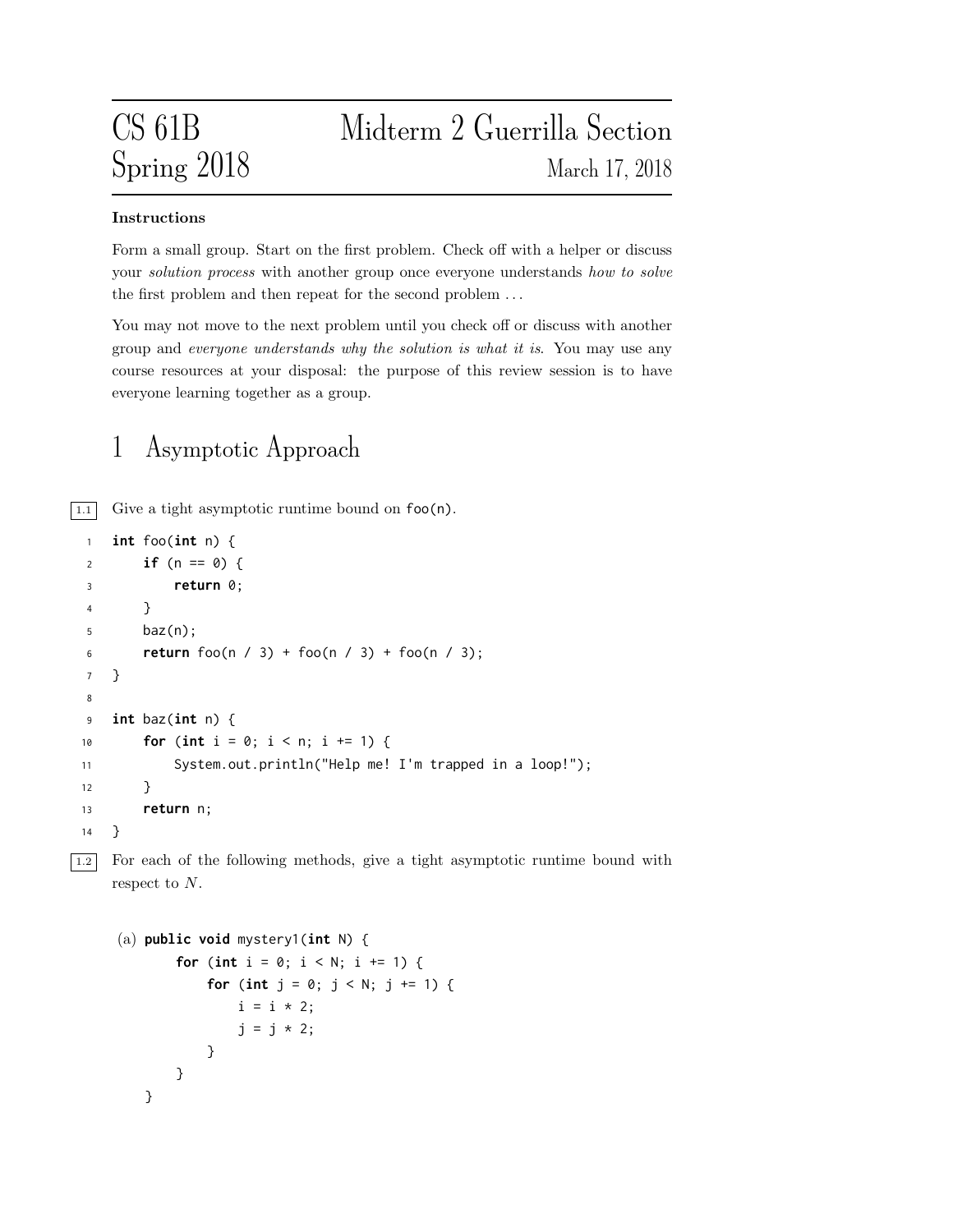```
(b) public void mystery2(int N) {
       for (int i = N; i > 0; i = i / 2) {
            for (int j = 0; j < i + 2; j += 1) {
                System.out.println("Hello World");
            }
       }
   }
(c) public void mystery3(int N) {
       for (int i = N; i > 0; i = i / 2) {
            for (int j = 0; j < i * i; j += 1) {
                System.out.println("Hello World");
            }
       }
   }
(d) public void mystery4(int N) {
      int i = 1, s = 1;while (s \leq N) {
            i += 1
            s = s + i;System.out.println(s);
       }
   }
```

```
2 Iterator or Iterable?
```
 $\boxed{2.1}$  Implement the Filter class such that its main method correctly prints out the even numbers in the given collection: 0 20 14 50 66. Assume we have already imported java.util.\* in each file.

```
1 public interface FilterCondition<T> {
2 /** Returns true if the item meets a certain condition (is even, etc.). */
3 boolean eval(T item);
4 }
1 public class EvenCondition implements FilterCondition<Integer> {
2 public boolean eval(Integer i) {
3 return i % 2 == 0;
4 }
5 }
```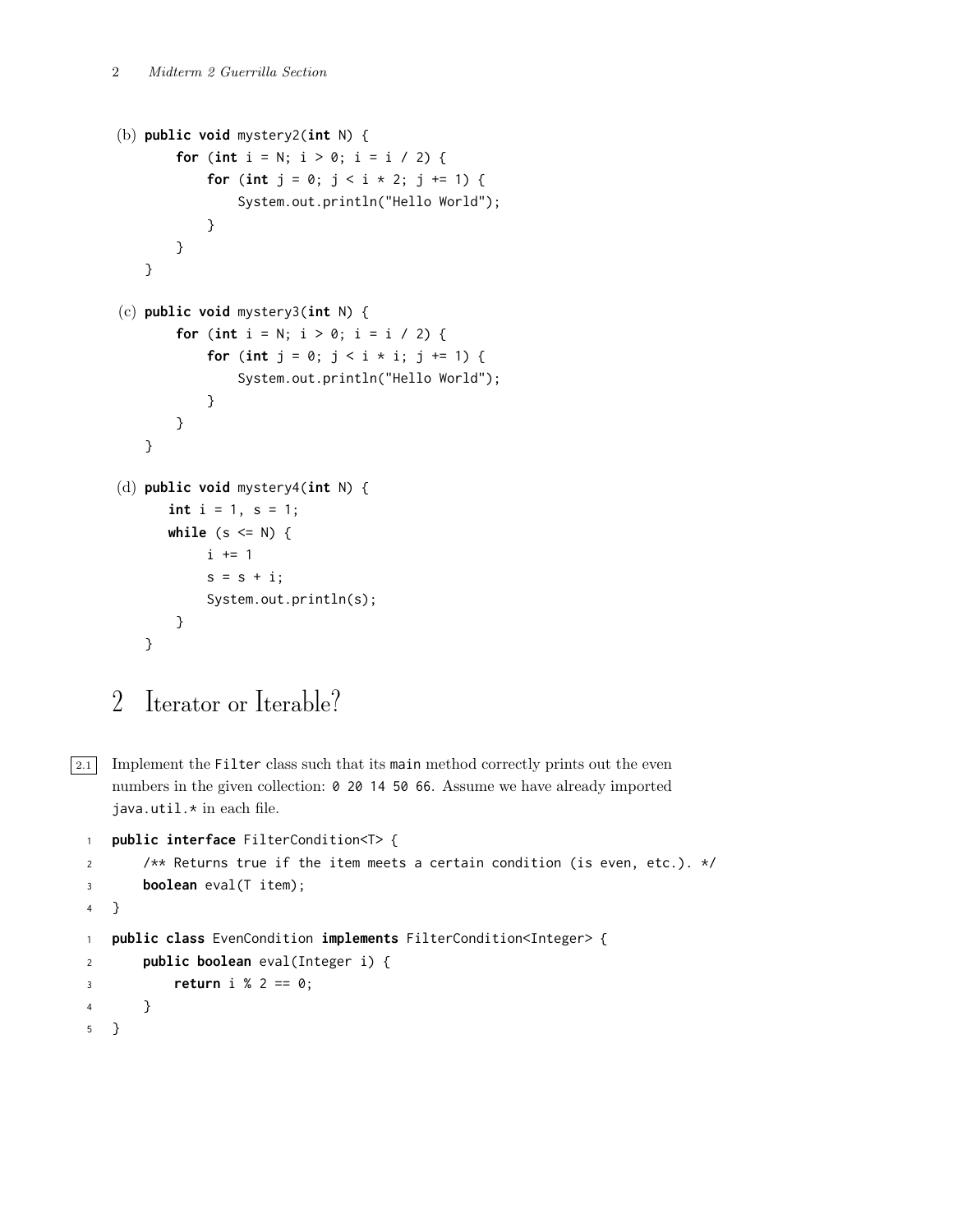```
1 public class Filter implements Iterable<Integer> {
2
3
4
5 public Filter(Iterable<Integer> it, FilterCondition<Integer> cond) {
6
7
8 }
9
10 public Iterator<Integer> iterator() {
11
12   }
13
14 private class FilterIterator implements Iterator<Integer> {
15
16
17
18
19
20
21
22
23
24
25
26
27
28
29
30
31
32
33
34
35
36
37
38
39 }
40
41 public static void main(String[] args) {
42 List<Integer> arr = Arrays.asList(new Integer[]{0, 11, 20, 13, 14, 50, 66});
43 for (int i : new Filter(arr, new EvenCondition())) {
44 System.out.print(i);
45 }
46 }
47 }
```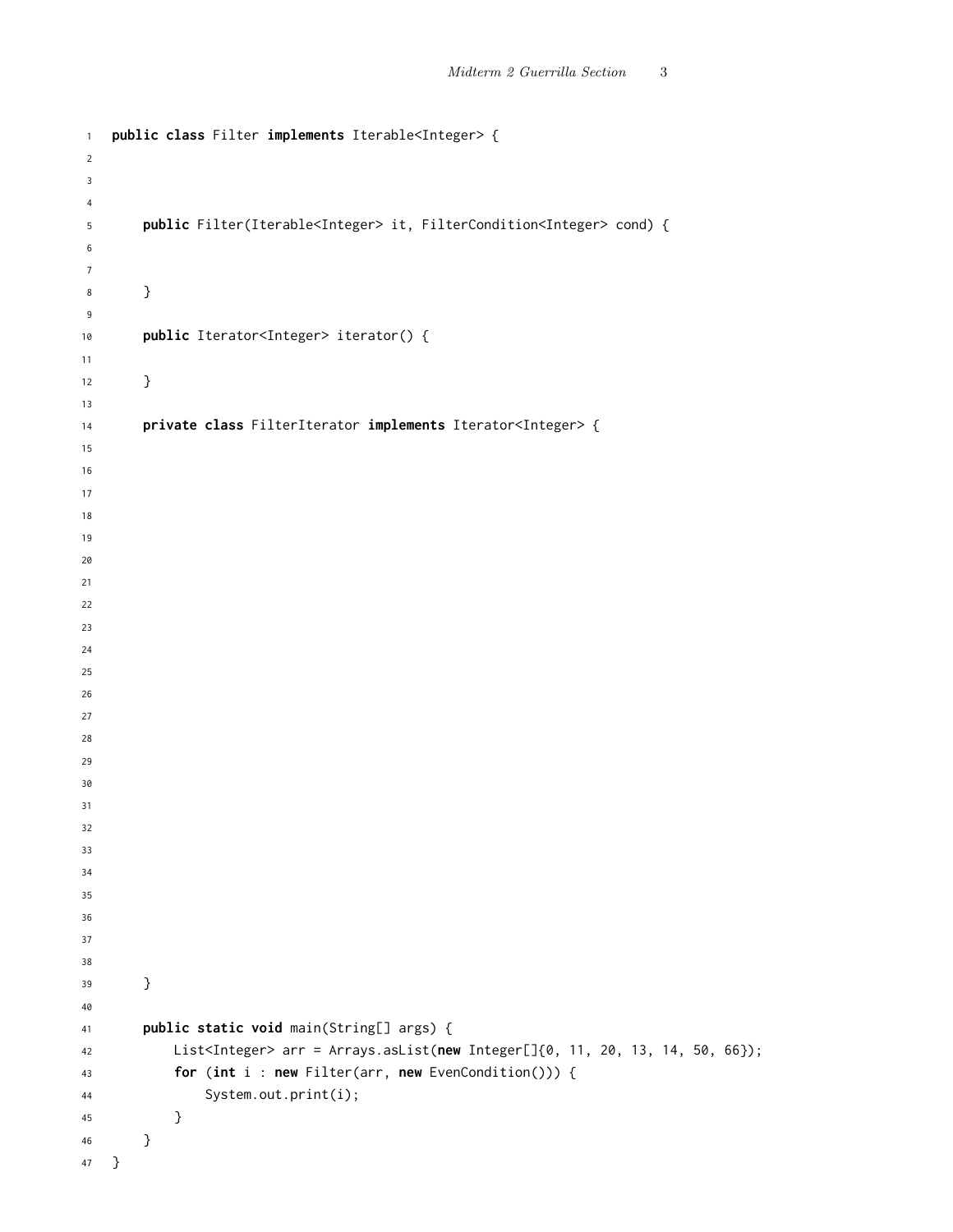### Stacks of Fun

3.1 An SQueue is a queue implemented using two stacks.

```
1 public class SQueue {
2 private Stack in, out;
3
4 public SQueue() {
5 in = new Stack();
6 out = new Stack();
7 }
8
9 public void enqueue(int item) {
10 in.push(item);
11 }
12
13 public void dequeue() {
14 if (out.isEmpty()) {
15 while (!in.isEmpty()) {
16 out.push(in.pop());
17 }
18 }
19 return out.pop();
20 }
21 }
```
Now, suppose we construct an SQueue and enqueue 100 items.

- (a) How many calls to push and pop result from the next call to dequeue?
- (b) How many calls to push and pop result from each of the next 99 calls to dequeue?
- (c) How many calls to push and pop (total) were required to dequeue 100 elements? How many operations is this per element dequeued?
- (d) What is the worst-case time to dequeue an item from an SQueue containing  $N$ elements? What is the runtime in the best case? Answer using  $\Theta(\cdot)$  notation. You may assume that both push and pop run in  $\Theta(1)$ .
- (e) What is the amortized time to dequeue an item from an SQueue containing  $N$ elements? Again, answer using  $\Theta(\cdot)$  notation.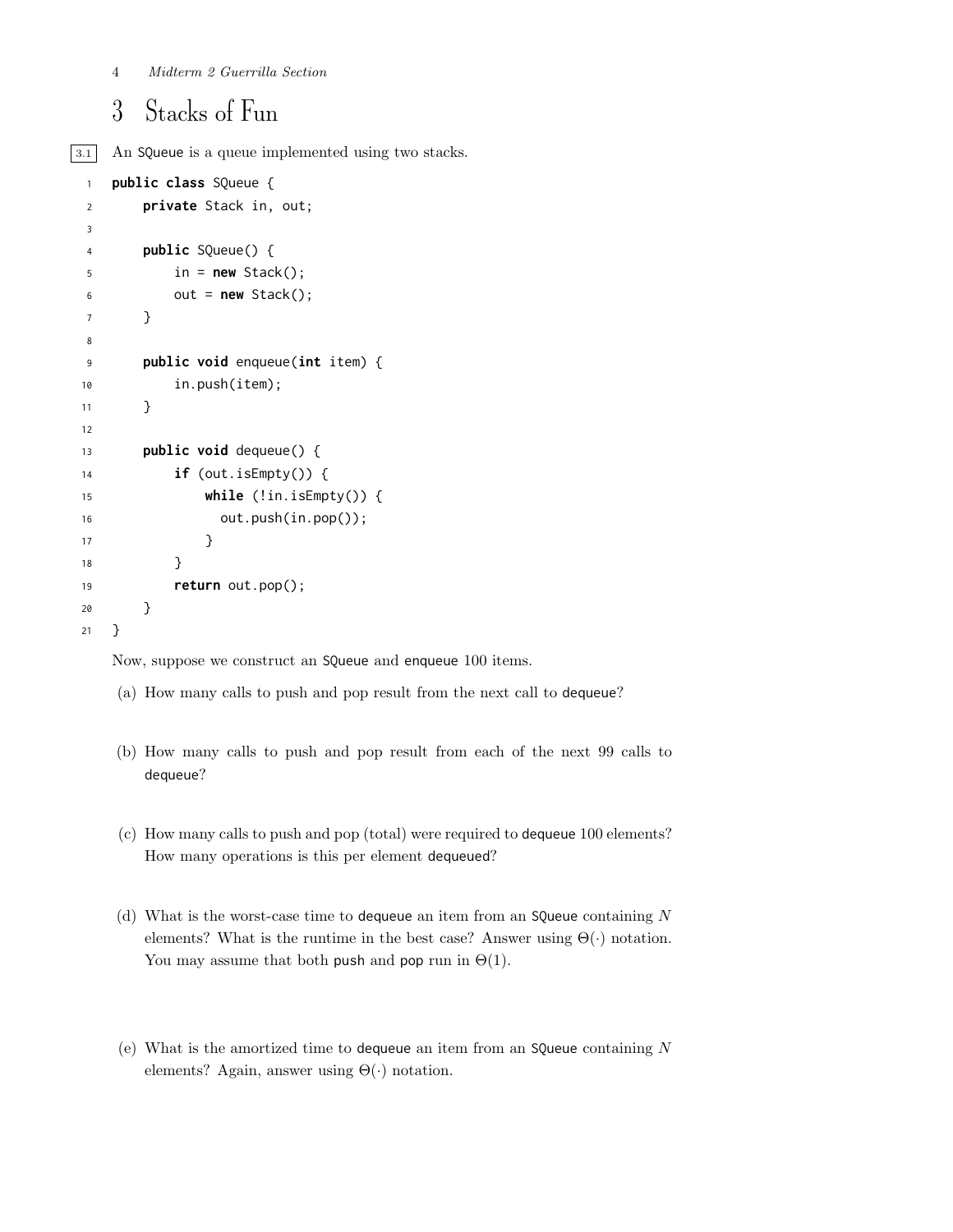## 4 Greetings, Tree Traveler



4.1 Draw a full binary tree that has the following pre-order and post-order traversals. Each node should contain exactly one letter. A full binary tree is a tree such that all nodes except leaf nodes have exactly 2 children.

- Pre-order: C T U W X S A Z O
- Post-order: W X U S T Z O A C



- (a) What is the in-order traversal of this tree?
- (b) Can a tree have the same in-order and post-order traversals? If so, what can you say about the tree?
- (c) What about a tree with the same pre-order and post-order traversals?

 $\boxed{4.2}$  Insert the following list into a 2-3 tree: 20, 10, 35, 40, 50, 5, 25, 15, 30, 60.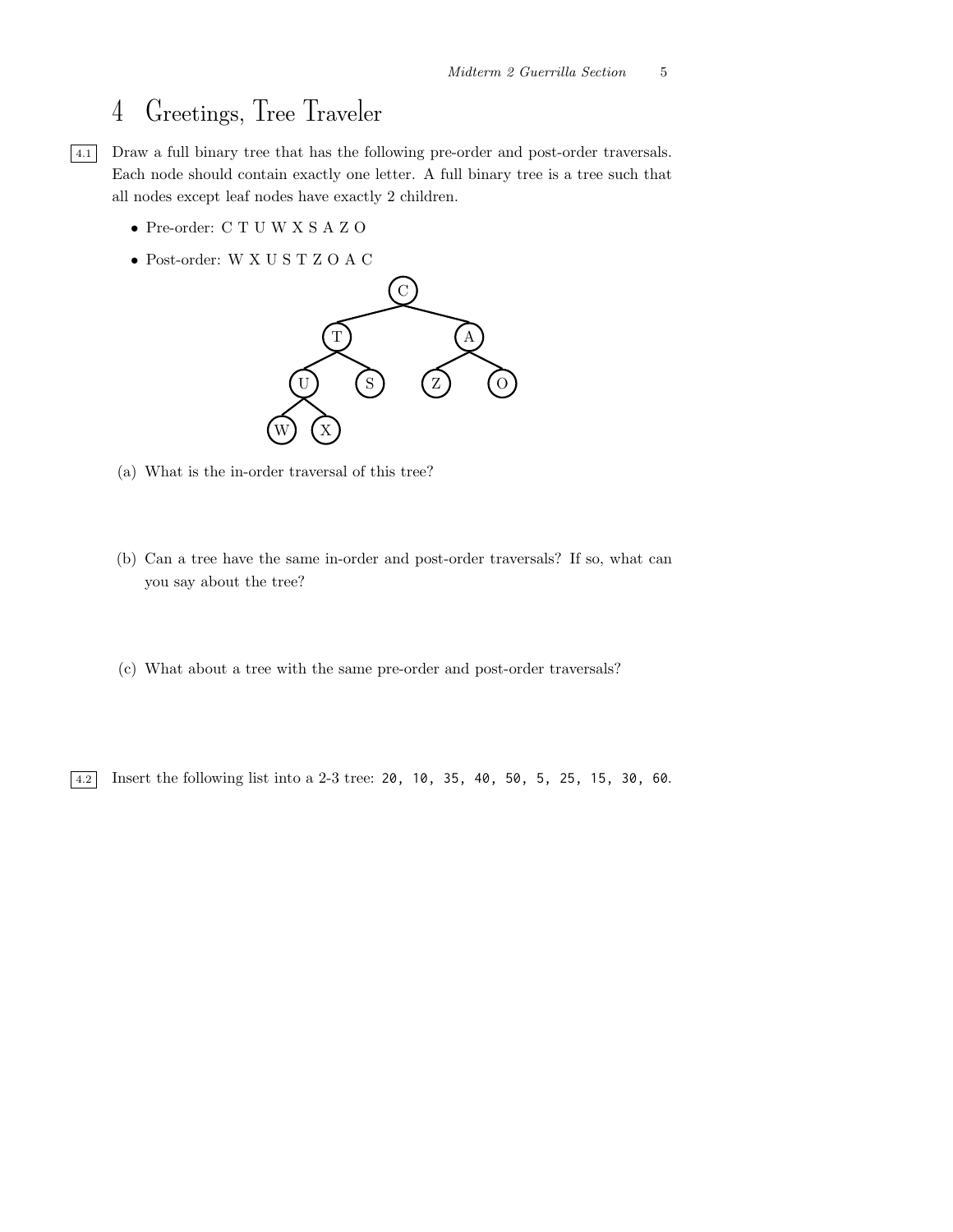#### 6 Midterm 2 Guerrilla Section

4.3 Draw the corresponding left-leaning red-black tree.

4.4 For each scenario below, indicate whether the node's edge to its parent is red, black, or either red or black. If it could be either color, explain.

- (a) The largest value in a tree with more than one node.
- (b) The smallest value in a tree with more than one node.
- (c) A node with a red grandparent edge.
- (d) A node whose children are the same color.
- (e) The last node inserted, after any rotations and color flips.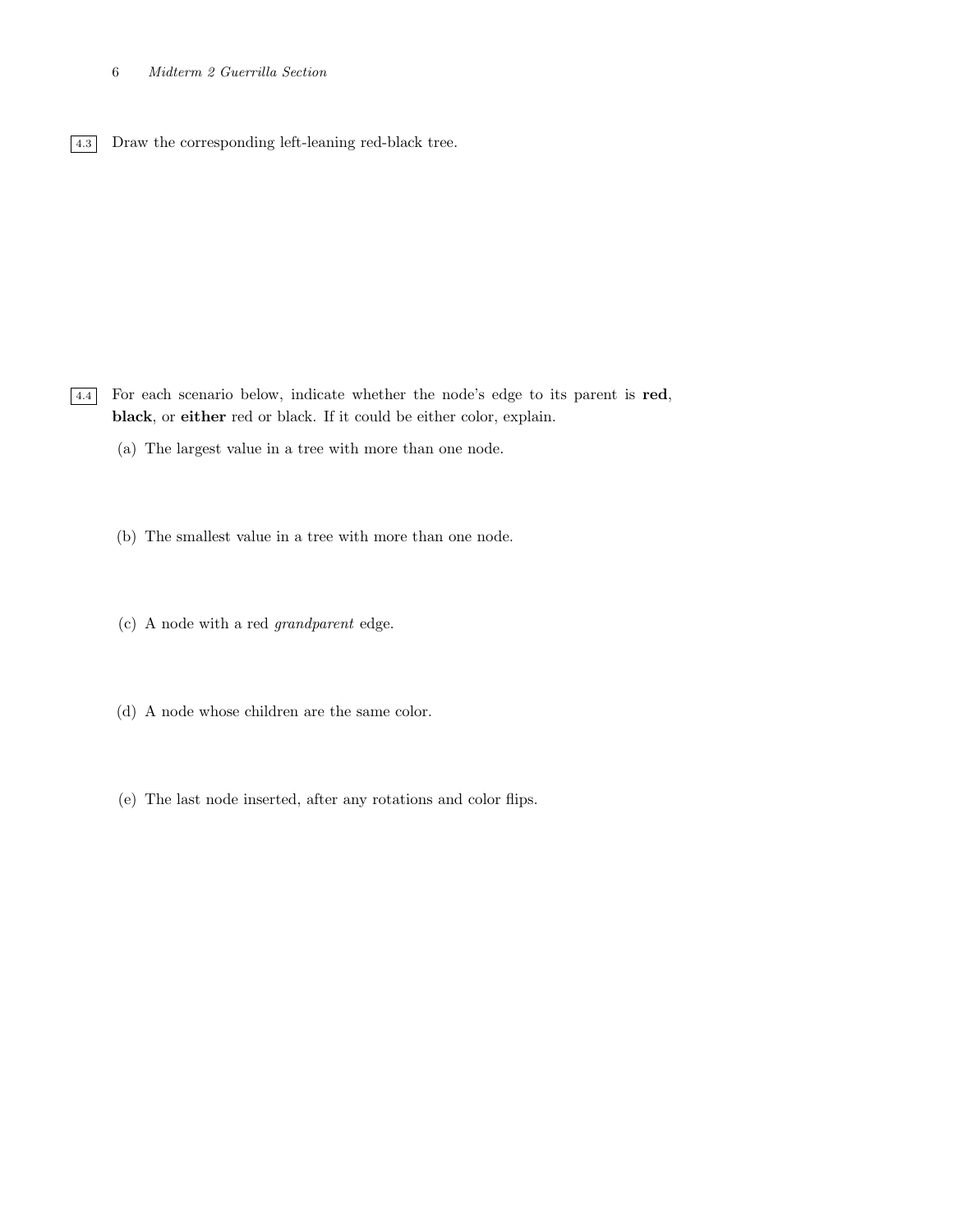### 5 Quick Union

The quick union data structure is handles set union and membership operations.

- connect(a, b): connects the set of a to the set of b.
- isConnected(a, b): returns true if a and b are in the same set.

Internally, quick union sets are trees. Sets can be connected by adding one set's tree to the root of another set's tree. Weighted quick union data structures improve upon quick union data structures by always adding the shorter tree to the root of the taller tree during connect operations.

5.1 Draw the Weighted Quick Union object that results after the following method calls.

connect(1, 3) connect(0, 4) connect(0, 1) connect(0, 2)

- 5.2 (a) What is the worst way to connect the list 1, 2, 3, 4, 5? Give an answer in the form of a series of calls to the connect method.
	- (b) Assuming a single node has a height of 0, what is the shortest and tallest height possible for a quick union object with  $N$  elements?
	- (c) Give the best and worst case runtimes for isConnected and connect.
	- (d) What is the shortest and tallest height possible for a weighted quick union with N elements? What does this mean for the best and worst-case runtimes for isConnected and connect?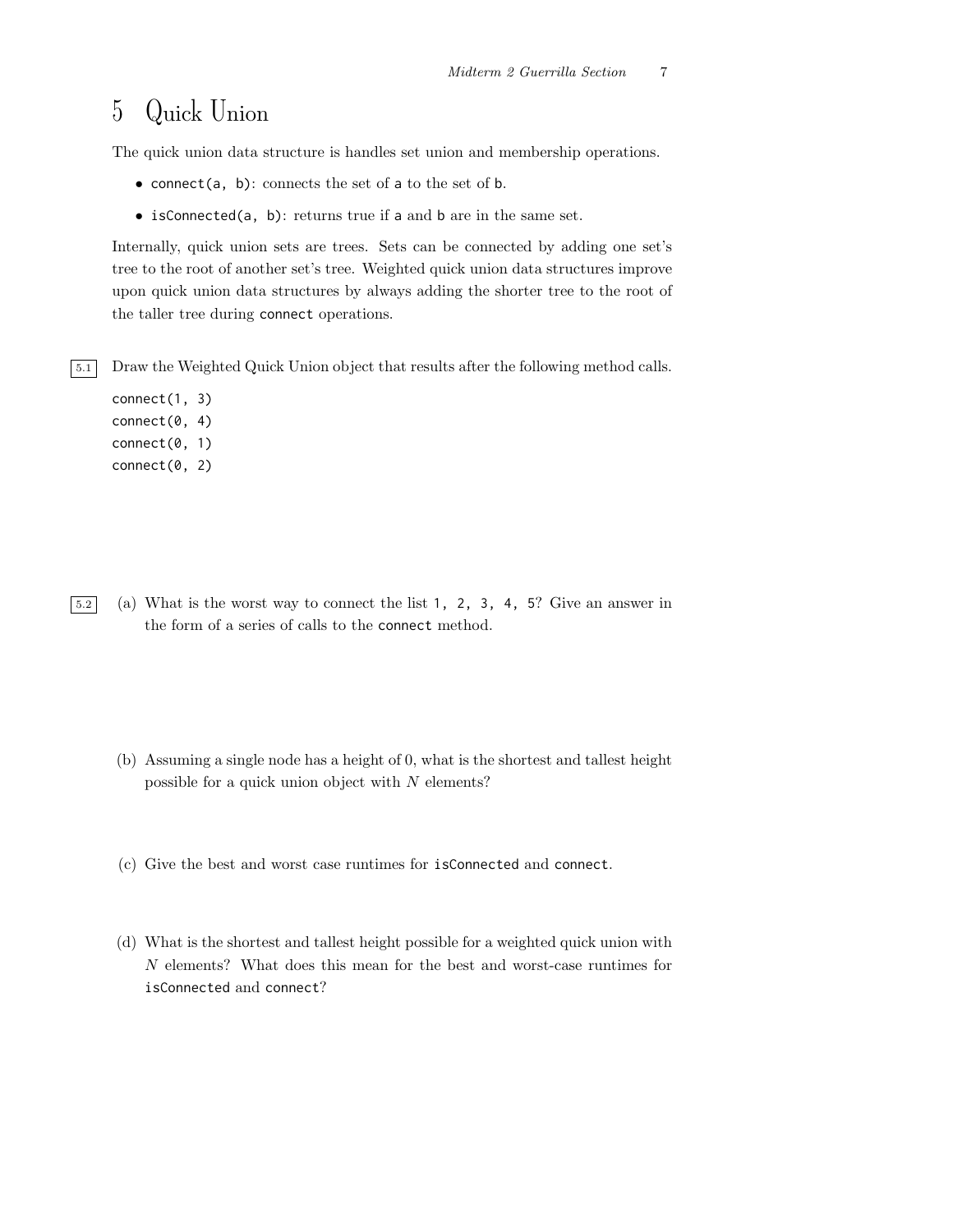#### 8 Midterm 2 Guerrilla Section

### 6 Hashing

6.1 Illustrate the box-and-pointer diagram that results from inserting galumphing, frumious, slithy, borogroves, mome, bandersnatch into a new hash table, if String::hashCode just returns the length (this is not how strings actually work).

Use external chaining to resolve collisions. Assume 4 is the initial size of the hash table's internal array, and double the array's size when the load factor equals 1.

6.2 Describe a potential problem with each of the following hashCodes.

- (a) String::hashCode simply returns the length of the string.
- (b) String::hashCode simply returns a random number each time.
- (c) Overriding the equals method without overriding the hashCode method.
- (d) Overriding the hashCode method of a class without overriding the equals method.
- (e) Mutating an object after inserting it into a HashSet.
- $\boxed{6.3}$  (a) Give the worst-case runtime bound for inserting a single entry into a HashSet containing  $N$  elements. Assume that hashing a key takes constant time. Then, describe a situation in which we would achieve the above runtime.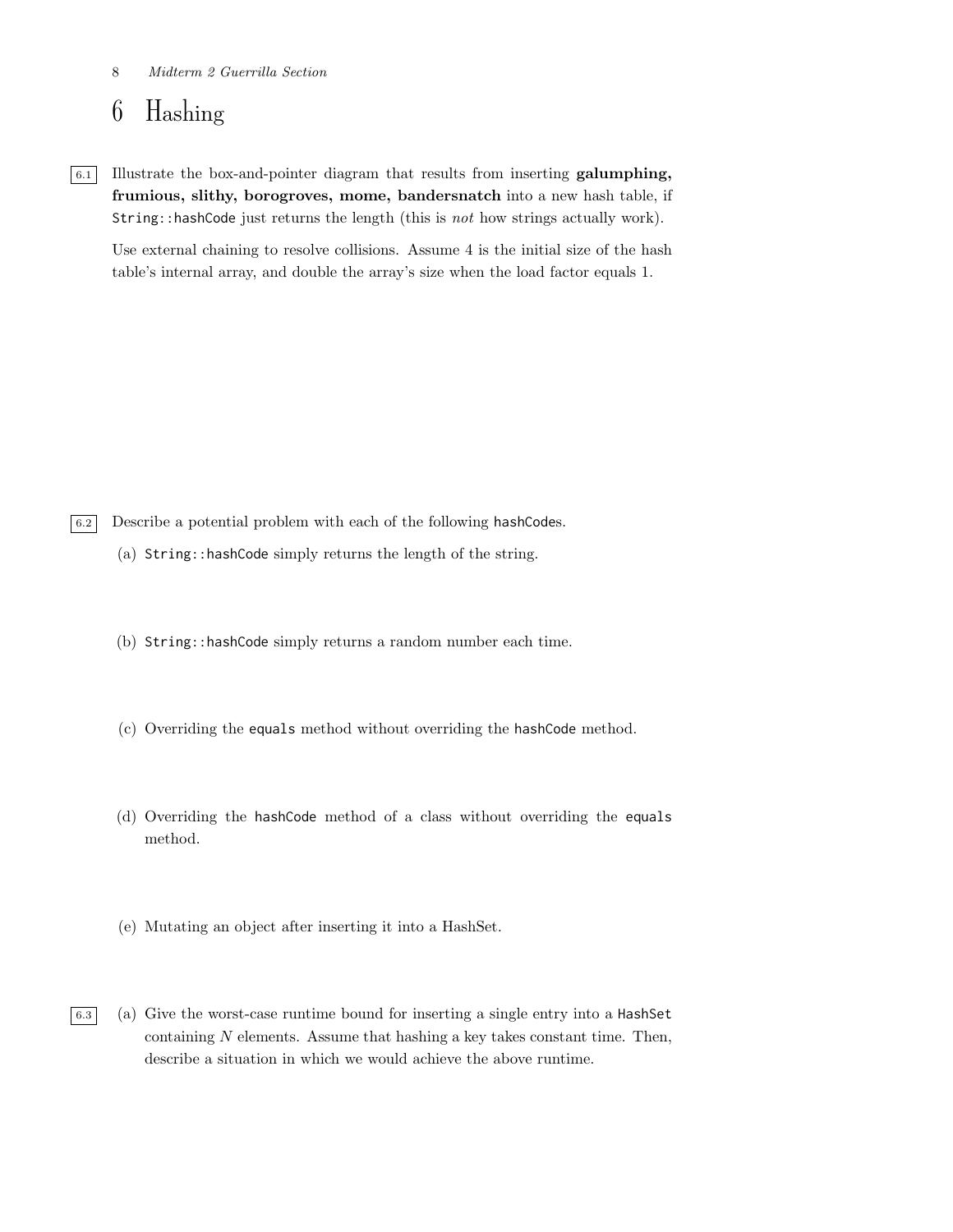(b) After finishing the hashing lab, Janice decides to create her own hash table implementation, SmallMap. In order to avoid costly resizing operations, SmallMap 's internal array does not resize: it has a fixed length of 1,024. What is the best-case and worst-case runtime for insertion into a  $SmallMap$  containing  $N$ elements? Assume that the N elements are distributed uniformly.

### 7 Heaps of Fun

- 7.1 Describe a way to modify the usual max heap implementation so that finding the minimum element takes constant time without incurring more than a constant amount of additional time and space for the other operations.
- 7.2 In class, we looked at one way of implementing a priority queue: the binary heap. Recall that a binary heap is a nearly complete binary tree such that any node is smaller than all of its children. There is a natural generalization of this idea called a d-ary heap. This is also a nearly complete tree where every node is smaller than all of its children. But instead of every node having two children, every node has d children for some fixed constant d.
	- (a) Describe how to insert a new element into a  $d$ -ary heap. (This should be very similar to the binary heap.) What is the running time in terms of  $d$  and  $N$ , the number of elements?
	- (b) What is the running time of finding the minimum element in a min- $d$ -ary heap with  $N$  nodes in terms of  $d$  and  $N$ ?
	- (c) Describe how to remove the minimum element from a min-d-ary heap. What is the running time in terms of  $d$  and  $N$ ?